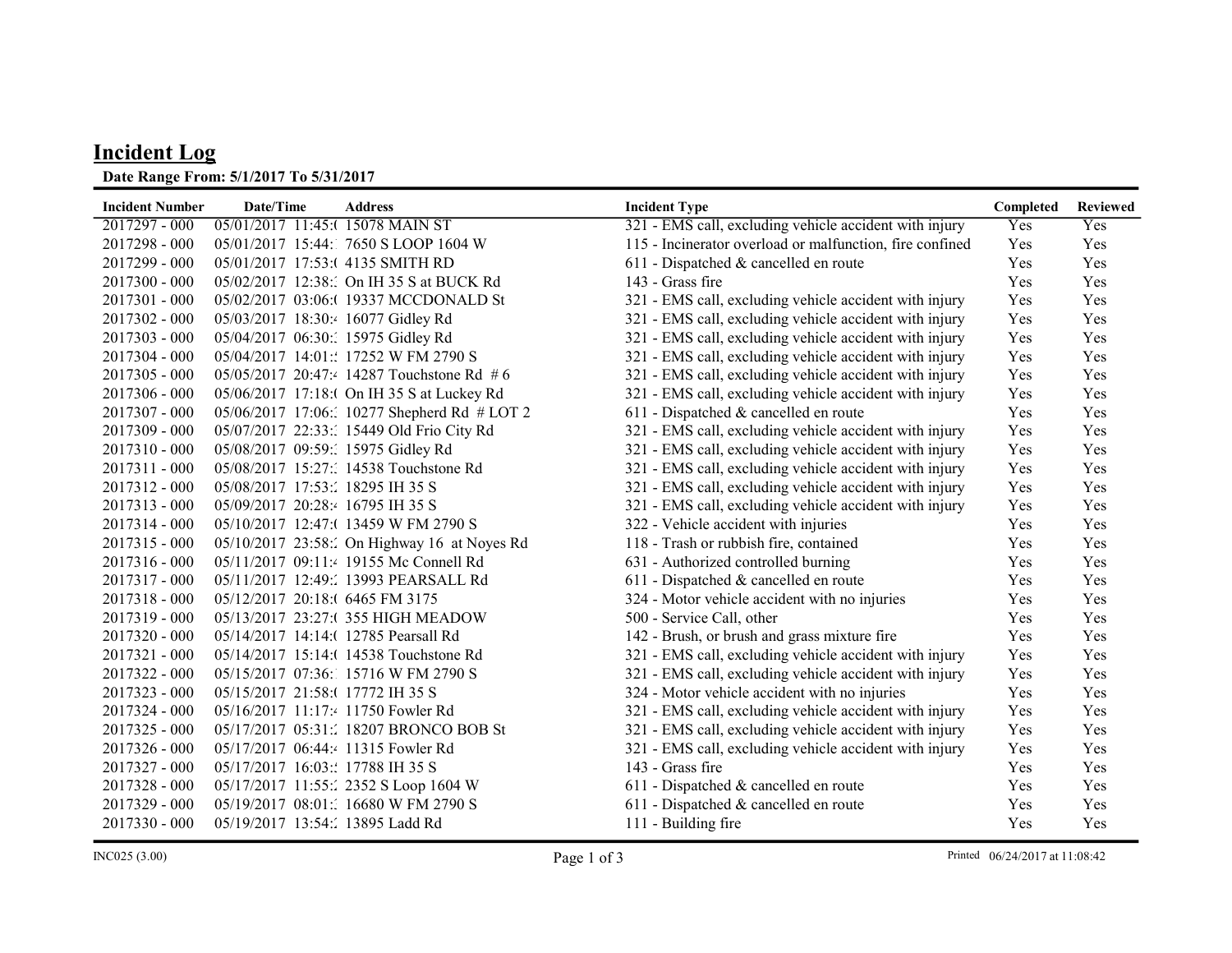| <b>Incident Number</b> | Date/Time                            | <b>Address</b>                                  | <b>Incident Type</b>                                   | Completed | <b>Reviewed</b> |
|------------------------|--------------------------------------|-------------------------------------------------|--------------------------------------------------------|-----------|-----------------|
| 2017331 - 000          | 05/19/2017 20:37: 15975 Gidley Rd    |                                                 | 321 - EMS call, excluding vehicle accident with injury | Yes       | Yes             |
| 2017332 - 000          |                                      | 05/20/2017 10:59: 4344 Mountain Pass            | 111 - Building fire                                    | Yes       | Yes             |
| 2017333 - 000          |                                      | 05/21/2017 00:00:( On Greenwood Rd at Gidley Rd | 131 - Passenger vehicle fire                           | Yes       | Yes             |
| 2017334 - 000          | 05/21/2017 04:22: 14650 IH 35 S      |                                                 | 321 - EMS call, excluding vehicle accident with injury | Yes       | Yes             |
| 2017335 - 000          | 05/21/2017 16:29:( 15078 Main St.    |                                                 | 321 - EMS call, excluding vehicle accident with injury | Yes       | Yes             |
| 2017336 - 000          | 05/21/2017 17:10:: 18249 Primo St    |                                                 | 321 - EMS call, excluding vehicle accident with injury | Yes       | Yes             |
| 2017337 - 000          | 05/21/2017 17:55: 16565 IH 35 S      |                                                 | 322 - Vehicle accident with injuries                   | Yes       | Yes             |
| $2017338 - 000$        | 05/21/2017 23:47: 10550 Fowler Rd    |                                                 | 321 - EMS call, excluding vehicle accident with injury | Yes       | Yes             |
| 2017339 - 000          | 05/22/2017 09:06:(15366 OAK St       |                                                 | 715 - Local alarm system, malicious false alarm        | Yes       | Yes             |
| 2017340 - 000          | 05/22/2017 12:58: 15975 Gidley Rd    |                                                 | 321 - EMS call, excluding vehicle accident with injury | Yes       | Yes             |
| 2017341 - 000          | 05/22/2017 16:53: 15366 Oak St       |                                                 | 715 - Local alarm system, malicious false alarm        | Yes       | Yes             |
| 2017342 - 000          | 05/23/2017 15:16: 15975 Gidley Rd    |                                                 | 321 - EMS call, excluding vehicle accident with injury | Yes       | Yes             |
| 2017343 - 000          | 05/23/2017 17:19:( 16304 CR 681      |                                                 | 445 - Arcing, shorted electrical equipment             | Yes       | Yes             |
| 2017344 - 000          | 05/23/2017 18:10:( 15221 MAIN ST     |                                                 | 440 - Electrical wiring/equipment problem, other       | Yes       | Yes             |
| 2017345 - 000          | 05/23/2017 23:40:: 10330 Sunny Ln    |                                                 | 352 - Extrication of victim(s) from vehicle            | Yes       | Yes             |
| 2017346 - 000          | 05/24/2017 08:39:( 15366 OAK ST.     |                                                 | 700 - False alarm or false call, other                 | Yes       | Yes             |
| 2017347 - 000          | 05/24/2017 14:31: 16643 Ih 35 S      |                                                 | 321 - EMS call, excluding vehicle accident with injury | Yes       | Yes             |
| 2017348 - 000          | 05/24/2017 14:59: 15975 Gidley Rd    |                                                 | 611E - EMS: Dispatched & cancelled en route            | Yes       | Yes             |
| 2017349 - 000          | 05/24/2017 15:16: 15975 Gidley Rd    |                                                 | 321 - EMS call, excluding vehicle accident with injury | Yes       | Yes             |
| 2017350 - 000          |                                      | 05/24/2017 15:50: 15068 OLD FRIO CITY Rd        | 143 - Grass fire                                       | Yes       | Yes             |
| 2017351 - 000          | 05/24/2017 17:11:: 16080 Gidley Rd   |                                                 | 321 - EMS call, excluding vehicle accident with injury | Yes       | Yes             |
| 2017352 - 000          |                                      | 05/24/2017 17:23: 17252 W Fm 2790 S             | 321 - EMS call, excluding vehicle accident with injury | Yes       | Yes             |
| 2017353 - 000          | 05/24/2017 18:53:(474 CR 6851        |                                                 | 611E - EMS: Dispatched & cancelled en route            | Yes       | Yes             |
| 2017354 - 000          | 05/24/2017 19:36:4 13628 Jarratt Rd  |                                                 | 321 - EMS call, excluding vehicle accident with injury | Yes       | Yes             |
| 2017355 - 000          | 05/25/2017 12:22:(16965 IH 35 S      |                                                 | 321 - EMS call, excluding vehicle accident with injury | Yes       | Yes             |
| 2017356 - 000          | 05/25/2017 22:43:4 17607 Blk Ih 35 S |                                                 | 600 - Good intent call, other                          | Yes       | Yes             |
| 2017357 - 000          |                                      | 05/26/2017 06:25: 17355 SHEPHERD Rd             | 151 - Outside rubbish, trash or waste fire             | Yes       | Yes             |
| 2017358 - 000          |                                      | 05/26/2017 07:54: 16680 W FM 2790 S             | 611E - EMS: Dispatched & cancelled en route            | Yes       | Yes             |
| 2017359 - 000          |                                      | 05/26/2017 17:24: 15065 Old Frio City Rd        | 151 - Outside rubbish, trash or waste fire             | Yes       | Yes             |
| 2017360 - 000          | 05/27/2017 05:27:: 6955 Luckey Path  |                                                 | 611 - Dispatched & cancelled en route                  | Yes       | Yes             |
| 2017361 - 000          | 05/27/2017 11:18: 389 CR 6814        |                                                 | 611 - Dispatched & cancelled en route                  | Yes       | Yes             |
| 2017362 - 000          |                                      | 05/27/2017 16:18:0 On FM 3175 at Magaret Lane   | 143 - Grass fire                                       | Yes       | Yes             |
| 2017363 - 000          |                                      | 05/27/2017 20:30:( 5818 Wildcat Canyon          | 611 - Dispatched & cancelled en route                  | Yes       | Yes             |
| 2017364 - 000          | 05/28/2017 00:10:(16490 Ih 35 S      |                                                 | 611 - Dispatched & cancelled en route                  | Yes       | Yes             |
| 2017365 - 000          |                                      | 05/28/2017 07:00: On Ih 35 S at Shepherd Rd     | 611 - Dispatched & cancelled en route                  | Yes       | Yes             |
| 2017366 - 000          |                                      | 05/28/2017 13:50:( 612 COUNTY ROAD 5705         | 733 - Smoke detector activation due to malfunction     | Yes       | Yes             |
| 2017367 - 000          | 05/28/2017 17:38: 12045 Briggs Rd    |                                                 | 611E - EMS: Dispatched & cancelled en route            | Yes       | Yes             |
| 2017368 - 000          |                                      | 05/29/2017 03:52:( On Bronco Bob St at Brahm St | 611E - EMS: Dispatched & cancelled en route            | Yes       | Yes             |